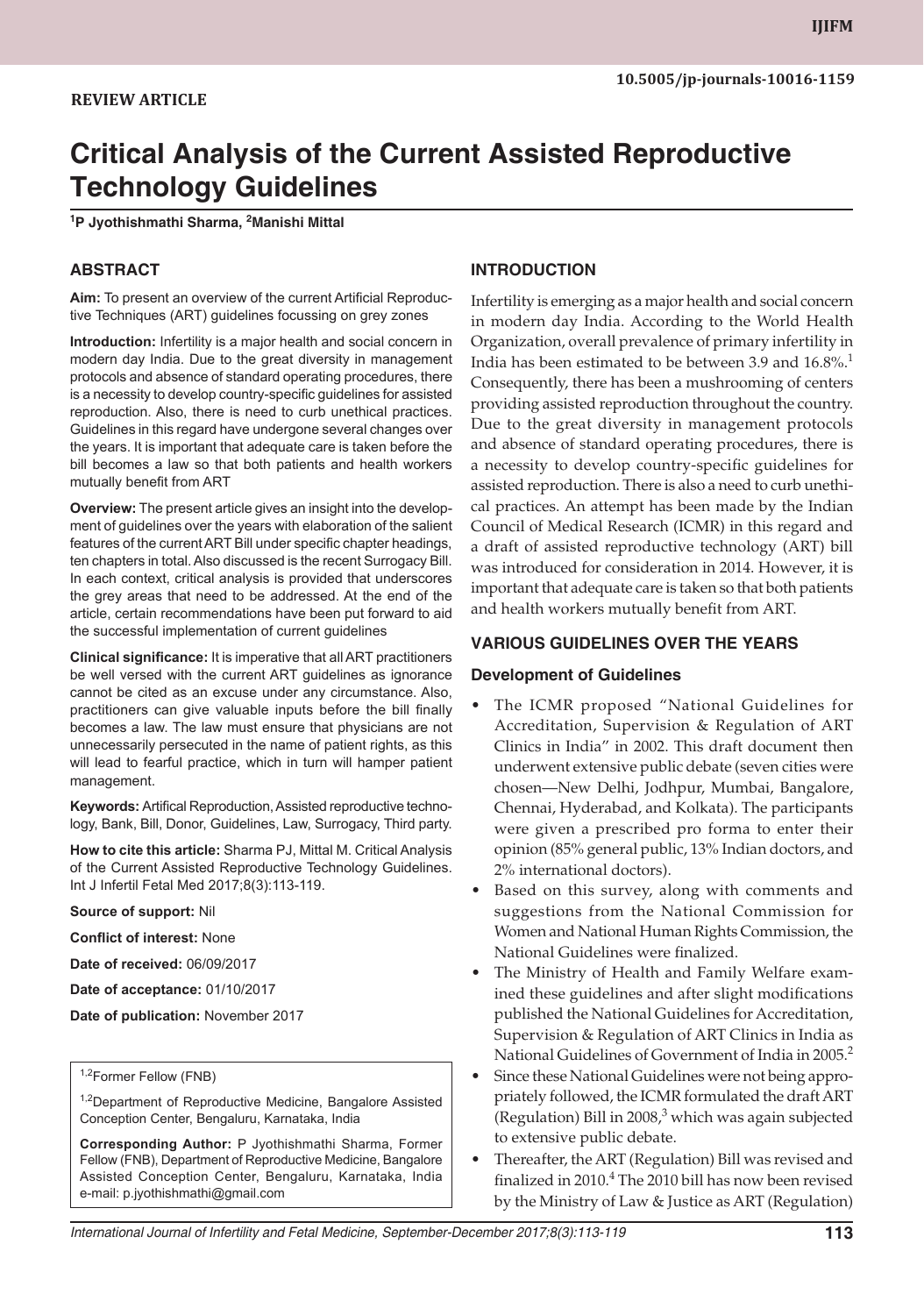**Table 1:** Salient features of guidelines and bills over the years

| Year | Salient features                                      |
|------|-------------------------------------------------------|
| 2005 | First time quidelines were formulated                 |
|      | Sperm donor 21–45 years; Oocyte donor 18–35 years     |
|      | Allows both commercial and altruistic surrogacy       |
| 2008 | Legally enforceable surrogacy agreement               |
|      | Oocyte donor—up to six times                          |
|      | Surrogacy-maximum thrice Semen donor-maximum          |
|      | 75 times                                              |
| 2014 | Age to avail ART services—women: 23–50 years;         |
|      | men: 23-55 years                                      |
|      | Only married infertile couples                        |
|      | Oocyte donor-Only once in a lifetime. Age 23-35 years |
|      | Surrogate-Only once in a lifetime                     |
|      | Semen donor-maximum 25 times                          |
|      | Ban on commercial surrogacy for foreigners            |
| 2016 | Complete ban on commercial surrogacy                  |
|      | Infertile couple married for at least 5 years         |

Bill—2014.<sup>5</sup> The salient features of various guidelines and bills over the years have been summarized in Table 1

• Surrogacy (Regulation) Bill was passed in 2016.<sup>6</sup> This bill prohibits all forms of commercial surrogacy.

#### **CURRENT ART (REGULATION) BILL, 2014**

#### **Chapter 1—Preliminary**

#### **Definitions**

Important terms as defined in the Bill with relevant critical analysis comments have been tabulated in Table 2. The ART Bill says no ART procedure shall be



Fig. 1: Structure of national board

performed below the age of 23 years. This needs to be modified in case individuals are diagnosed to have conditions like azoospermia, cancers, etc.

#### **Chapter 2—Authorities to Regulate ART**

#### *National Board: (Fig. 1: Structure of National Board)*

- • Functions of the National Board:
	- To develop new policies in the area of ART

| Term                 | Definition                                                                                                                                                                                                                                                                                                                                                              | Critical analysis                                                                                                                                                                                                                                               |
|----------------------|-------------------------------------------------------------------------------------------------------------------------------------------------------------------------------------------------------------------------------------------------------------------------------------------------------------------------------------------------------------------------|-----------------------------------------------------------------------------------------------------------------------------------------------------------------------------------------------------------------------------------------------------------------|
| Infertility          | Inability to conceive after at least 1 year of unprotected<br>coitus or an anatomical or physiological condition that would<br>prevent a couple from having a child                                                                                                                                                                                                     | Fixing a time limit of 1 year is not appropriate for all<br>cases. The American Society for Reproductive Medicine<br>(ASRM) recommends earlier evaluation in older<br>women <sup>7</sup> (after 6 months if age $>35$ years or immediate<br>if age $>40$ years) |
| <b>ART</b>           | All techniques that attempt to obtain a pregnancy by<br>handling or manipulating the sperm or the oocyte outside<br>the human body and transferring the gamete or the embryo<br>into the reproductive tract of a woman                                                                                                                                                  | Intrauterine insemination (IUI) would also involve<br>manipulation of gametes outside the human body.<br>Clinics performing IUI should also be registered as ART<br>clinics                                                                                     |
| <b>ART Bank</b>      | Organization, i.e., set up to supply sperm or semen, oocytes<br>or oocyte donors, and surrogate mothers to the ART clinics<br>or their patients                                                                                                                                                                                                                         | ART clinic cannot be ART Bank. Clinics previously<br>recruiting semen donors have to depend on ART Banks<br>for donor semen                                                                                                                                     |
| <b>ART Clinic</b>    | Premises, other than the clinics of AYUSH System of<br>Medicine, equipped with the requisite facilities for carrying<br>out the procedures related to the ART                                                                                                                                                                                                           | No clear directions on minimum requirements,<br>especially of lab<br>Differences between centers carrying out IUI and<br>centers with IVF facilities not mentioned                                                                                              |
| Couple               | Relationship between a male and female person who live<br>together in a shared household through a relationship in the<br>nature of marriage which is legal in India                                                                                                                                                                                                    | No ART services for single parents, homosexuals<br>Single foreign individuals can adopt an Indian child, but<br>single Indian parent cannot avail ART                                                                                                           |
| National<br>registry | An institution shall be established under Section 18 at the<br>Indian Council of Medical Research, New Delhi and shall<br>act as the central database of all the ART Clinics and Banks<br>in India and helping the State Boards and National Board in<br>accreditation, supervision, and regulation of the ART Clinics<br>and Banks in country and help in policymaking | National Registry should be set up immediately to curb<br>the malpractices with respect to multiple oocyte and<br>semen donations at various centers<br>Why should the National Registry be under ICMR as<br>ART procedures are no longer research?             |

**Table 2:** Important definitions and comments

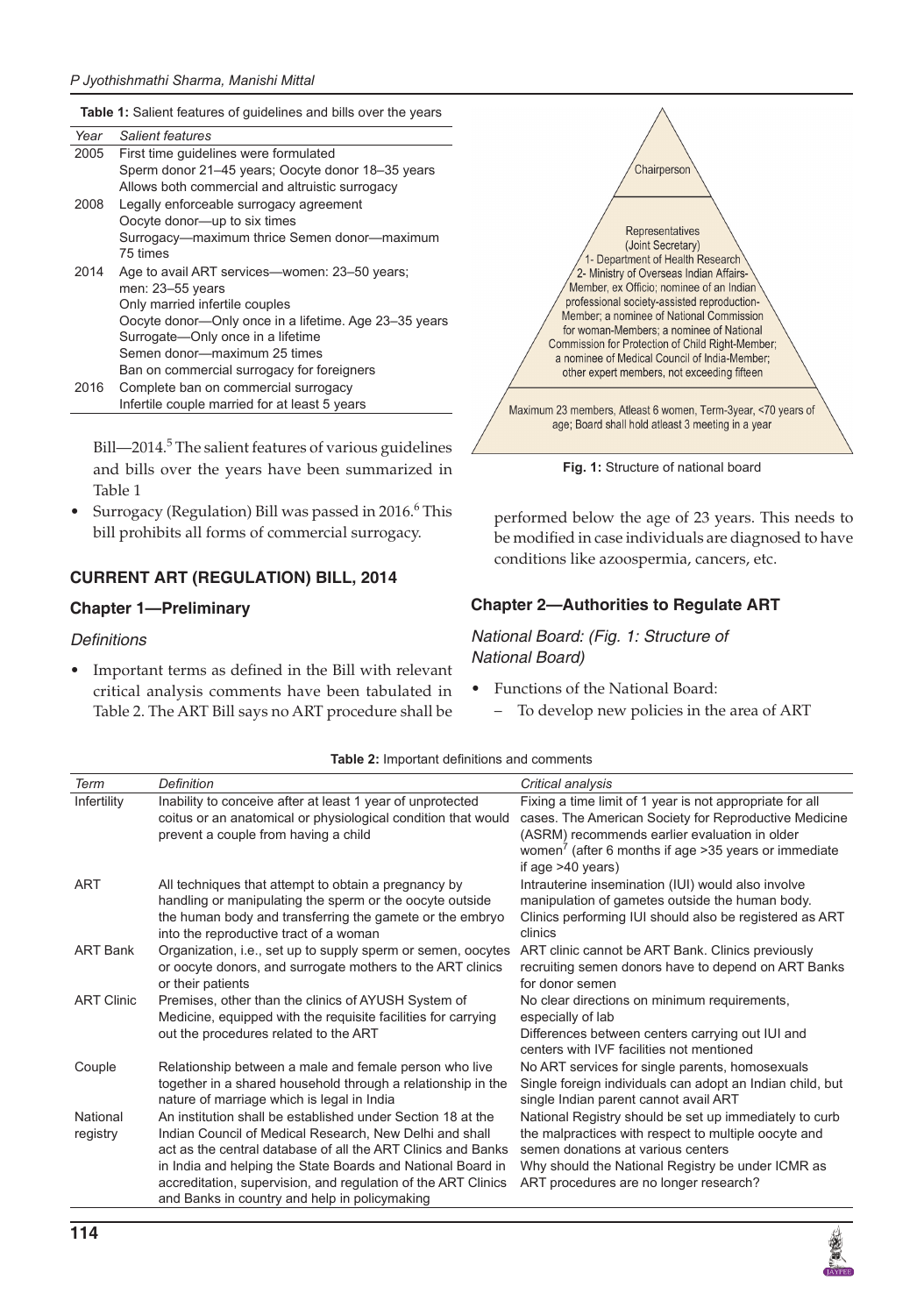

**Fig. 2:** Structure of state board

- To assist the State Boards in accreditation and regulation of services, staff and physical infrastructure of ART Clinics and Banks
- To make regulations regarding permissible ART procedures and selection of patients
- Encouragement and promotion of training and research in the field
- Regulation of third-party reproduction, including counseling of potential surrogate mother and oocyte donor (possible long-term effects, psychological risks, and vulnerabilities and possible effects on their existing relationship and children)
- Regulation of dissemination of information related to infertility and ART to the society
- Regulation of consents and records to be kept by the clinics and banks

*State Board: (Fig 2: Structure of State Board)*

# **Chapter 3—Procedure for Registration and Complaints**

- Within a period of 90 days from the date of constitution of the Registration Authority under this Act, make an application for registration as an ART Clinic or ART Bank under this Act.
- Apply to the state board.
- Registration can be issued or rejected within 90 days.
- Valid for 3 years.
- Need to submit the copies of certificates of all the persons employed.

### Critical Analysis

No specific mention of qualifications of treating doctors and embryologists.

# **Chapter 4—Duties of ART Clinic and Bank**

- Should not disclose the identity of oocyte donor to recipient couple or anyone else except in case of medical emergency or order of a competent court.
- Ensure that patients, donors, and surrogates are free from viral infections.

# Critical Analysis I

The ART bill does not mention anything about human immunodeficiency virus (HIV) discordant couples who want to become parents. This is an important aspect of legislation as patients with HIV or hepatitis B cannot be denied the benefit of assisted reproduction, which will help prevention of transmission of the virus from husband to wife or *vice versa* while providing the joy of parenthood.

- The European Society of Human Reproduction and Embryology (ESHRE) has specific guidelines for embryology labs to prevent viral transmission.<sup>8</sup>
- The ASRM has specific guidelines for serodiscordant couples.<sup>9</sup> Such guidelines are lacking in the current ART bill.
- All ART banks shall cryopreserve semen sample for a quarantine period of at least 6 months before being used.

# Critical Analysis II

No mention of quarantine for oocyte donors. Ideally even oocyte donors should be tested twice to avoid seroconversion of the recipient in case the donor is in window period.

- Specific instructions and written consent with regard to death or incapacity of any of the parties is mandatory before freezing human gametes and embryos.
- All consents and agreements should be in local language.
- • All information regarding biochemical and clinical pregnancy should be uploaded online within 7 days of receiving the information, withholding identity of the patient.

# Critical Analysis III

While uploading the results would help us know the outcomes at each individual clinic and also the number of positive outcomes from a particular donor, especially semen donors, it is unclear as to where should the details be uploaded.

• All records, charts, forms, reports, consent letters, and all other documents required to be maintained under this Act and the rules made under shall be preserved for a period of 10 years and after which the records shall be transferred to the National Registry of Assisted Reproductive Technology Clinics and Banks in India of the ICMR.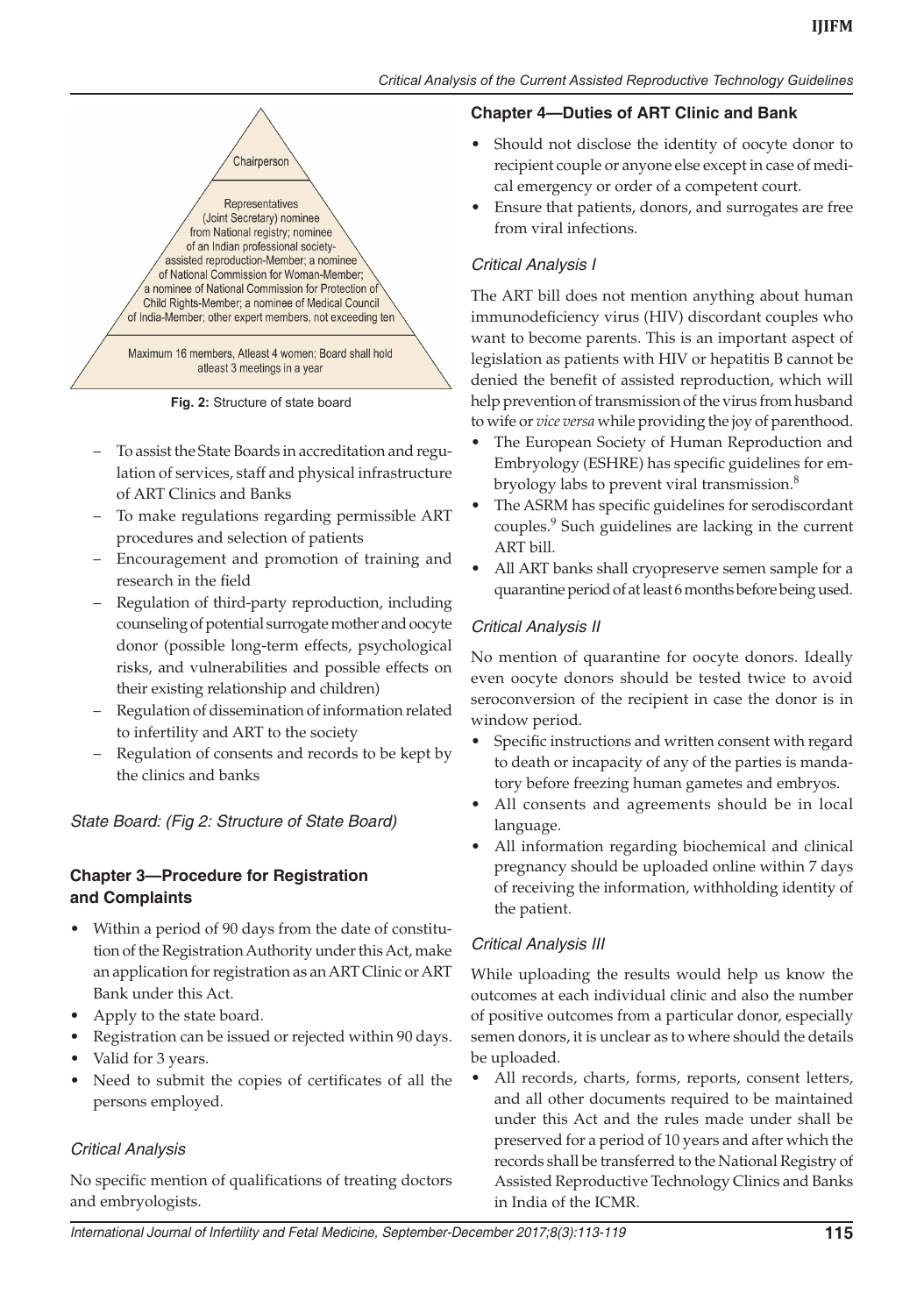- If the ART Bank closes before 10 years, the records shall be immediately transferred to the National Registry.
- The number of oocytes or embryos to be placed in a woman in a single treatment cycle would be specified by the National Board or the concerned State Board.

### Critical Analysis IV

- Till such a board is constituted, there is no limit to number of embryos transferred, leading to more high-order multiple pregnancies and related complications. There is an urgent need to curb this problem.
- On the contrary, strict limitation on the number, as required by law in few countries, prevents individualization of cases.
- It is recommended that each center must monitor its own data and develop protocols depending on patients' clinical features, to decrease adverse events like multiple pregnancy and maintain good success rate. $^{10}$
- Furthermore, since only embryos and not oocytes are artificially transferred into a woman's uterus, the term "oocyte" should be removed from the statement in the bill.
	- Cannot mix semen from husband and donor
	- No transfer of gametes of more than one individual at a time
	- No self and surrogate embryo transfer simultaneously
	- In case the spouse has imminent death, his/her gametes can be procured for use by surviving spouse
	- Ova from fetus cannot be used under any circumstances
	- The destruction or donation, with the approval of the patient, to an approved research laboratory for research purposes of an embryo after preimplantation genetic diagnosis; shall be done only when the embryo suffers from preexisting, heritable, life-threatening, or genetic diseases

### Critical Analysis V

Research should be allowed on any embryo donated for such purposes and not only on embryos with known diseases.

### **Chapter 5—Sourcing, Storage, Handling, and Record Keeping for Gametes, Embryos, and Surrogates**

### *Oocyte Donor*

Criteria for oocyte donor and critical analysis are presented in Table 3. Not more than seven eggs should be retrieved from one donor

| Table 3: Criteria for oocyte donor                              |                                                                                                                                                                                             |  |  |
|-----------------------------------------------------------------|---------------------------------------------------------------------------------------------------------------------------------------------------------------------------------------------|--|--|
| Criteria                                                        | Critical analysis                                                                                                                                                                           |  |  |
| Ever married<br>23 to 35 years of age<br>One live child 3 years | Ever married-Even legal experts<br>are unable to explain the meaning of<br>the term ever married                                                                                            |  |  |
| of age<br>Once in lifetime<br>Requires consent of<br>spouse     | Lower age limit for semen donor is<br>21 years, but for oocyte donor it is<br>23 years. Women can get married<br>at 18 years of age, but cannot be an<br>oocyte donor until 23 years        |  |  |
|                                                                 | Previous ART guidelines and<br>present ASRM have suggested<br>maximum six cycles of oocyte<br>donation in a woman's lifetime, <sup>11</sup> but<br>present bill restricts this to only once |  |  |
|                                                                 | Consent of spouse cannot be.<br>obtained if the woman is separated<br>or is a widow                                                                                                         |  |  |

Oocytes from one donor can be shared between two recipients only, but each recipient should get minimum of seven oocytes

# Critical Analysis I

The provision of obtaining just seven oocytes from the donor is controversial, as on the one hand, the Act allows for sharing of oocytes with seven eggs to be given to each party, on the contrary, how is that possible if only seven eggs can be obtained from one donor.

Aadhaar card is to be used as proof of identity.

# Critical Analysis II

Aadhaar card has been made voluntary. Hence, other proof of identification is to be used.

• In case of death or disability of the oocyte donor, it shall be presumed to be caused by the negligence of the ART clinic unless proven otherwise.

# Critical Analysis III

Chances of critical ovarian hyperstimulation syndrome (OHSS) are low as there is no conception (low human chorionic gonadotropin levels) and gonadotropin-releasing hormone agonist trigger can be used, which is well known to prevent OHSS.

- The risk of other serious acute complications like infection, hemorrhage, and torsion is  $< 0.5\%$ .<sup>11</sup>
- Also the responsibility of the ART Bank that recruits the donors must be clarified upon.
- Oocyte donated by a relative or known friend of either of the couple should not be used.

# Critical Analysis IV

Many couples requiring oocyte donation request to obtain oocytes from their relatives or friends. The present

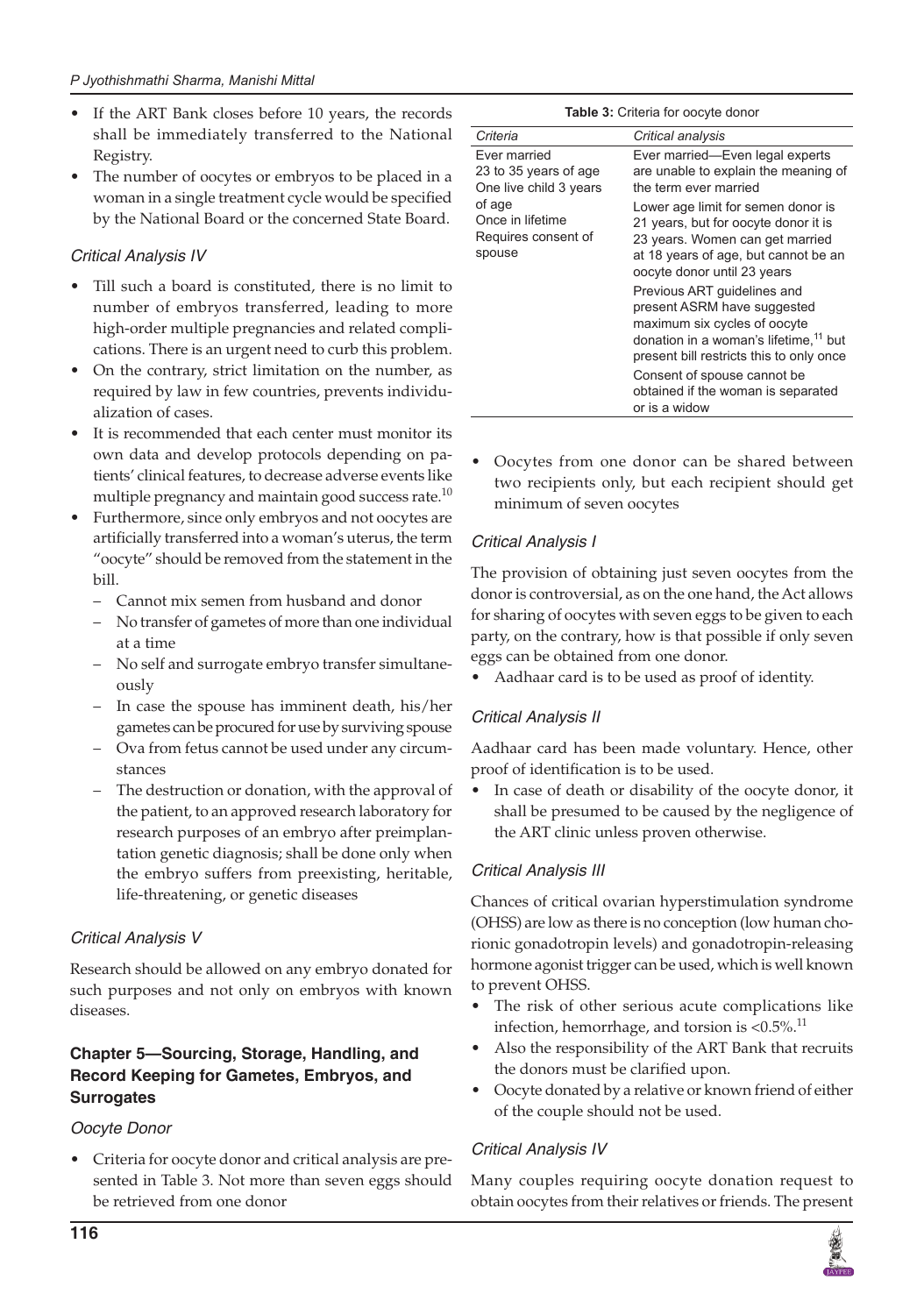guidelines prevent this but it should be given a second look as social complications arising from such a situation are less because ultimately birth mother is the recipient.

On the one hand, theART Bill does not allow altruistic oocyte donation; on the contrary, the Surrogacy Bill, 2016 recommends only altruistic surrogacy.

### **Regulations with Respect to Surrogacy**

#### Issues with Commercial Surrogacy

*Exploitative*: Rural background, poor, illiterate women

• Agents and brokers get the bulk of money *Health issues*: Forced to deliver by C-section

Repeated pregnancies can affect cardiovascular health Psychological stress

*Unbalanced act*: Leave home for the duration of the pregnancy

• Rights of their own children compromised.

#### Issues with Altruistic Surrogacy

- Family members may be forced to become surrogates
- Develop bonding with the unborn child
- No form of monetary compensation
- Women in need may not find an appropriate surrogate at all!

### **SURROGACY (REGULATION) BILL, 2016**

- • Complete ban on commercial surrogacy.
- For the intending couple: Age of female partner should be between 23 and 50 years and male partner between 26 and 55 years.
- The intending couple should not have a living child born biologically or through adoption or through surrogacy earlier.
- Couple should be married for 5 years
	- Women suffering from disorders like Müllerian agenesis need not wait for 5 years to avail surrogacy.
- • Certificate of proven infertility
	- Rather than a certificate of proven infertility, more appropriate would be a certificate to declare inability to carry the pregnancy to viability.
- All records shall be preserved for a period of 25 years.
- Any offence shall be cognizable, nonbailable, and noncompoundable.

### **Critical Analysis**

No specific numbers of abortions or implantation failures to qualify for surrogacy.

Adoption of unborn child; no legal procedure described.

Legal implications to the surrogate if she terminates the pregnancy.

#### **Semen Donors**

#### *Criteria*

- Age: 21 to 45 years
- Screened for infectious diseases
- Consent of spouse if married
- Maximum of 25 times.

Research has shown that in a population of 80,0000, there should not be more than 25 pregnancies from single semen donor in order to prevent inadvertent consanguinity.<sup>12</sup> However, instead of keeping a limit on the number of semen samples from a donor, it is more important to document the number of pregnancies.

#### **Cryopreservation**

- • A human embryo may, for such appropriate fee as may be prescribed, be stored for a maximum period of 5 years and at the end of such period such embryo shall be allowed to perish or donated to a research organization.
- No donor gamete shall be stored for a period of more than 5 years.

### Critical Analysis

There cannot be an arbitrary limit of 5 years for cryopreservation. If the couple are willing for birth spacing then this time period can be extended. Also it is important to increase this time limit in case of cancer survivors.

# **Chapter 6—Regulation of Research on Human Embryos**

- The transfer of any gametes and embryos to any country outside India for research is prohibited.
- Research only on gametes and embryos donated for such purpose.
- For research, permission of the Department of Health Research to be obtained.
- • No human embryo created *in vitro* is maintained for a period exceeding 14 days or such other period as recommended by the National Board.

### **Chapter 7—Rights and Duties of Patients, Donors, Surrogates, and Children**

### Child Rights

- • A child born to a woman artificially inseminated with the stored sperm of her dead husband shall be considered as the legitimate child of the couple.
- • A child or children may, upon reaching the age of 18 years, ask for any information, excluding personal identification, relating to the donor or surrogate.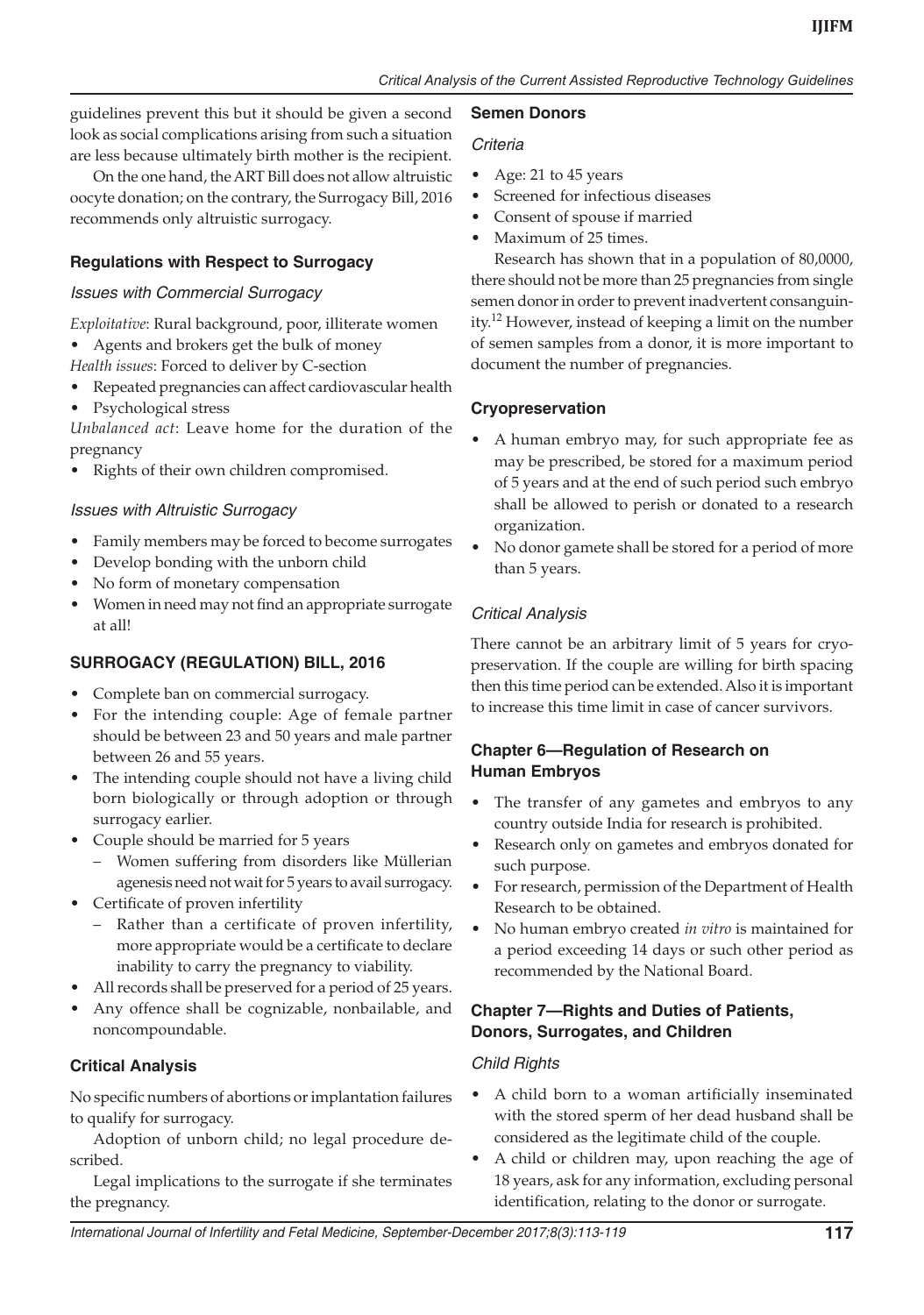#### *P Jyothishmathi Sharma, Manishi Mittal*

### Donor and Surrogates

Salient features of Rights and Duties are as follows:

- Appropriate formula and mechanism needs to be developed under rules for payment of compensation to the gamete donor and to transfer the funds to the bank account of the gamete donor
- • Specific guidelines regarding monetary compensation for gamete donors are required
- If there are any complications that have arisen during pregnancy (i.e., gestational diabetes, chronic hypertension, etc.) which are likely to continue for the rest of her life, then it shall be covered appropriately under insurance
- Insurance companies may not come forward to provide insurance for a lifetime
- A surrogate shall relinquish all parental rights over the child or children
- Appropriate adoption guidelines are required.

### **Chapter 8—Offences and Penalties**

- No ART Clinic shall offer a couple to provide a child of predetermined sex.
- Offenders shall be punishable with imprisonment for a term which may extend to 5 years or with fine which may extend to rupees 10 lakhs or with both.
- The transfer of a human embryo into a male person or into an animal, i.e., not of the human species shall be an offence.

### **Chapter 9—Finance, Accounts, Audits, and Reports**

- This chapter in the bill deals with the regulations regarding salaries of members of national and state boards.
- Regulations regarding the maintenance of accounts and audits by the national and state boards.

### **Chapter 10—Miscellaneous**

Miscellaneous chapter deals with the dispute and their settlement between national and state boards and/or government.

# Critical Analysis

There are large areas where specific guidelines are yet to come.

Example—Medical tests for gamete donors, amount of monetary compensation, manner of harvesting oocytes, manner of storage of embryos, etc.

# **RECOMMENDATIONS**

- Immediate setup of national registry.
- • Fingerprints can be used as proof of identity instead of Aadhaar card.
- • Nongovernment organizations or government organizations should be made in charge of third-party banks to curb malpractices.
- Promote oocyte banking similar to semen banking with proper quarantine.
- More debate on altruistic surrogacy is needed.

### **CONCLUSION**

Assisted reproductive technology is a technology that has opened new frontiers. Along with bringing new hope to infertile couples across the globe, it has brought in its wake a slew of unethical practices promoted by unscrupulous businessmen seeking to exploit the emotions of such couples. Hence, there is a need to bring this technological revolution under the rule of law. However, the law has to keep pace with the fast developing science. The Indian Bill is already 15 years in the making with still no established laws or accreditation bodies. At this rate, the law will already be obsolete by the time it is passed.

Society viewpoint about newer technologies will always differ depending on moral, religious, and scientific opinions. Hence, it is difficult to please all. The responsibility of ethical practice lies with the ART practitioners. Simultaneously, the law must ensure that physicians are not harried and unnecessarily persecuted in the name of patient rights as this will lead to fearful practice, which in turn will hamper patient management.

# **REFERENCES**

- 1. Infecundity, infertility, and childlessness in developing countries. DHS Comparative Reports No 9. Calverton, MA: ORC Macro and the World Health Organization; 2004.
- 2. Government of India. Ministry of Health and Family Welfare (Department of Health Research). National Guidelines for Accreditation, Supervision and Regulation of ART Clinics in India; 2005.
- 3. Government of India. Ministry of Health and Family Welfare (Department of Health Research). The Assisted Reproductive Technologies (Regulation) Rules; 2008.
- 4. Government of India. Ministry of Health and Family Welfare (Department of Health Research). The Assisted Reproductive Technologies (Regulations) Bill. New Delhi; 2010.
- 5. Government of India. Ministry of Health and Family Welfare (Department of Health Research). The Assisted Reproductive Technology (Regulations) Bill. New Delhi; 2014.
- 6. Government of India. The Surrogacy (Regulation) Bill; 2016.
- 7. Practice Committee of the American Society for Reproductive Medicine. Diagnostic evaluation of the infertile female: a committee opinion. Fertil Steril 2015 Jun;103(6):e44-e50.